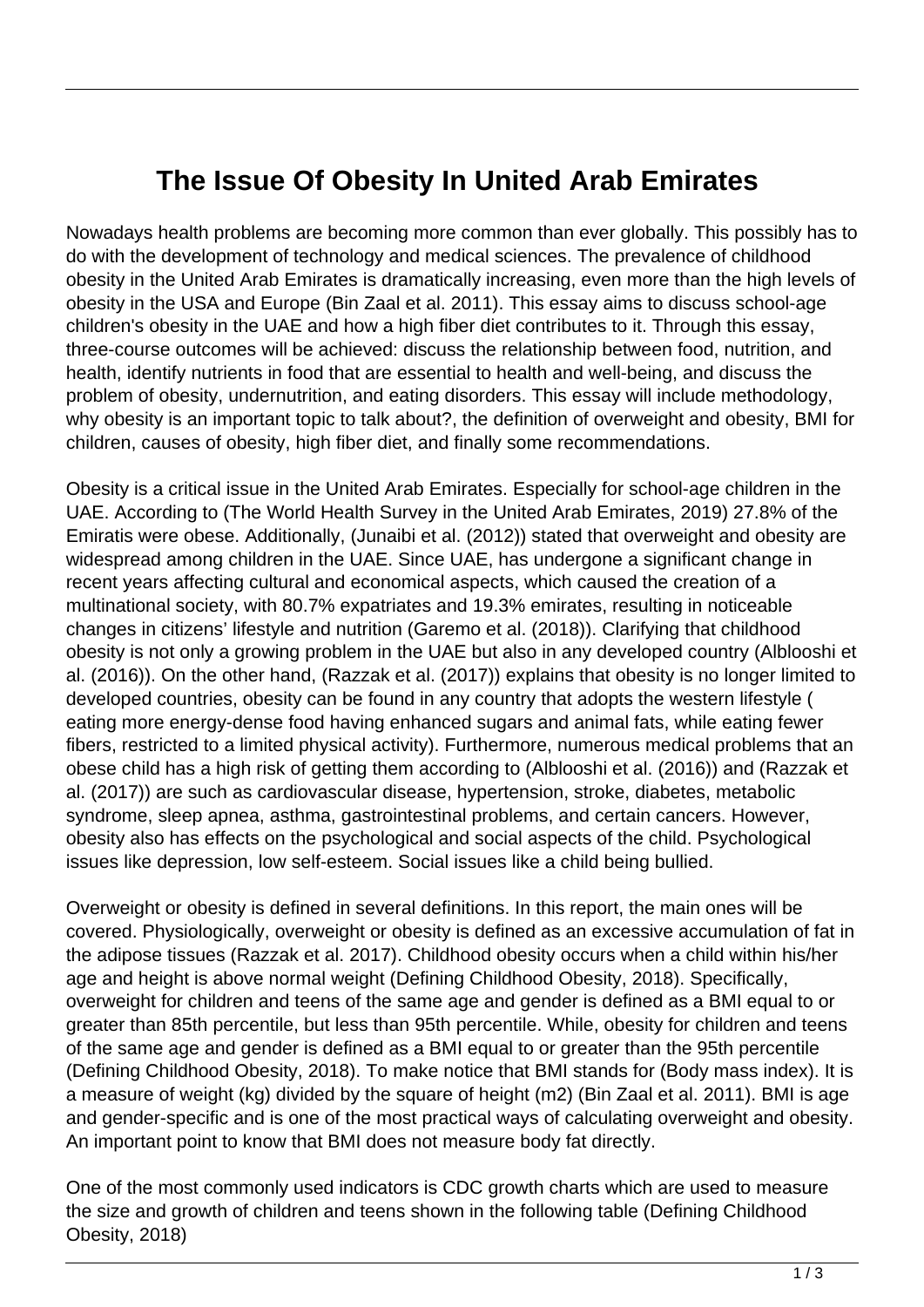Several factors contribute to obesity in school-age children. First of all, genetics play a big role in making a child obese (Defining Childhood Obesity, 2018). Genetics affects how the body efficiently converts food to energy and how the body controls the appetite and amount of calories burnt during exercise. Second of all, the child's behavior, including his/her parents and school community behaviors (Defining Childhood Obesity, 2018). Behaviors such as watching television or using a device for a long time with less activity. In addition to excessive sleeping routines or low sleeping routines. Along with eating high-calorie food that has low nutrients and drinking beverages like soda, etc. Last but not least, obesity can be caused by some medications and medical issues such as Prader-Willi syndrome (is a genetic disorder caused by loss of function of specific genes), Cushing syndrome (is a disorder that appears when the body makes too much cortisol hormone over a long time). Medications such as steroids and betablockers, anti-seizure medications, antidepressants, antipsychotic medications, etc. (Obesity, 2020).

The traditional diet of the Arabian Gulf was characterized as high fiber with a low-fat diet (Bin Zaal et al. 2011). However, as discussed previously it has changed more to a westernized diet which is characterized as low fiber with a high-fat diet, including sodium, cholesterol, and sugars (Bin Zaal et al. 2011). According to (Zhang et al. 2017), a diet that is considered a high fiber diet is recommended to reduce obesity and type 2 diabetes risks in humans. Fibers are types of carbohydrates that come under polysaccharides. The body cannot digest fibers. Usually, carbohydrates are broken down into sugar molecules. However, fiber cannot be broken into sugar molecules but instead, it moves through the body undigested (Fiber, 2019). Fibers help to control the body's use of sugars. Also, it controls hunger (Fiber, 2019). According to (Fiber, 2019), children need a minimum of 20 to 30 grams of fiber every day for good health. Dietary Guidelines for Americans (2015-2020) listed sources of fibers including banana, avocado, apple with skin, green peas, almonds, pumpkin, whole wheat paratha bread, and dates, etc. Fibers can be classified into two beneficial classifications: soluble fiber and insoluble fiber. Soluble fiber dissolves in water (Fiber, 2019). It helps lower cholesterol and glucose levels. Examples of soluble fibers include lentils, apples, nuts, etc. On the other hand, insoluble fiber does not dissolve in water (Fiber, 2019). It helps food move along the digestive system. Moreover, it helps promote laxation and prevent constipation. Examples of insoluble fibers include whole wheat, brown rice, carrots, and legumes, etc.

In conclusion, health is not only an individual concern but also a worldwide social goal. Poor health leads to a depleted workforce which leads to economic decline leading to low personal income which leads to a lack of access to school, health care, food and drink, and so on. If a child is obese, he/she has a greater risk to become an obese adult. "Obesity" means having much more fat in the body than "overweight". The common way of calculating overweight and obesity is by using BMI. Childhood obesity is a serious problem in the UAE. An obese child faces physiological, psychological, and social concerns. Preventing children from obesity involves their parents and school. By controlling children's food choices, habits, and physical activities. To have healthy habits through the life of the child and carry it with him/her while being an adult. As well as the commitment to a balanced healthy diet and being physically active can help obese children to lose and maintain a healthy weight through childhood (Defining Childhood Obesity, 2018). According to the Dietary Guidelines for Americans (2015 -2020), a healthy diet is composed of eating a range of fruits and vegetables, lean protein foods, whole grains, dairy products with low fat or fat-free. Limiting beverages and foods that include enhanced sugars, trans fats, and sodium. A recommended diet for decreasing the risk of obesity is the high fiber diet (Zhang et al. 2017). Fibers' best sources are fruits, vegetables,